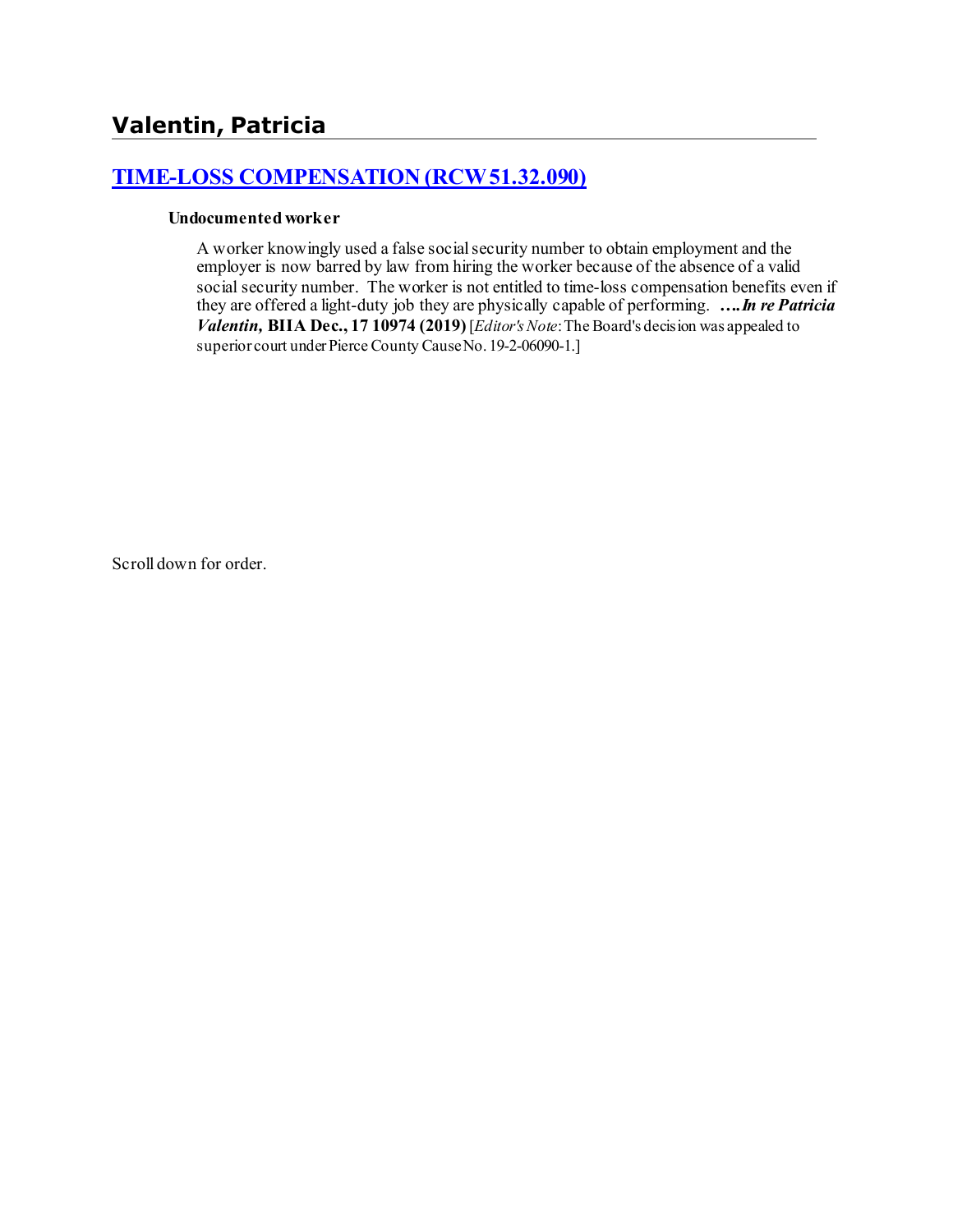#### **BEFORE THE BOARD OF INDUSTRIAL INSURANCE APPEALS STATE OF WASHINGTON**

**)**

#### **IN RE: PATRICIA VALENTIN ) DOCKET NOS. 17 10974 & 17 17875**

## **CLAIM NO. AW-88418 ) DECISION AND ORDER**

Patricia Valentin sustained an industrial injury and was receiving time-loss compensation benefits when a federal audit of the employer found that Ms. Valentin did not appear to have valid credentials to be employed. She had used a false social security number when she applied for her job. She continued to receive time-loss compensation benefits until her employer created a light-duty job for her that was approved by her attending physician. She offered to accept the offer of light-duty work as long as she was not required to provide the proper identification. The employer did not respond and the Department ended her time-loss compensation benefits and determined she had received an overpayment of benefits. Ms. Valentin requests that those orders be reversed, the overpayment stricken, and her time-loss compensation benefits resumed. The industrial appeals judge affirmed both orders. We agree with our industrial appeals judge but have granted the Petition for Review to amend the jurisdictional history for Docket No. 17 17875 and to further discuss the basis for our decision. The Department orders are **AFFIRMED.**

#### **DISCUSSION**

Ms. Valentin applied for a job with the employer, a janitorial service. On her application she provided a driver's license and social security number and attested to their authenticity. The employer, Pacific Building Services, Inc., accepted her at her word and did not attempt to verify if the information was correct. She began work as a janitor in November 2014, quit, and then returned in March 2015. She sustained an industrial injury on May 26, 2015. The claim was allowed and she received time-loss compensation benefits.

Homeland Security conducted an audit of Pacific Building Services' payroll and Ms. Valentin's immigration status was questioned. It was discovered that she had used a fake social security number, which was cause to fire her but the company did not do so at that time.

Pacific Building Services created a light-duty position for Ms. Valentin, cleaning restrooms in one of its customer's buildings. This was normally done by one of the regular cleaners during the shift but Anthony Macfarlane, the company's HR manager, stated that this was a lighter job that the company had provided to injured workers in the past. The other workers would add other duties so that they were all working full time. Ms. Valentin's doctor signed off on the job and it was offered to her.

1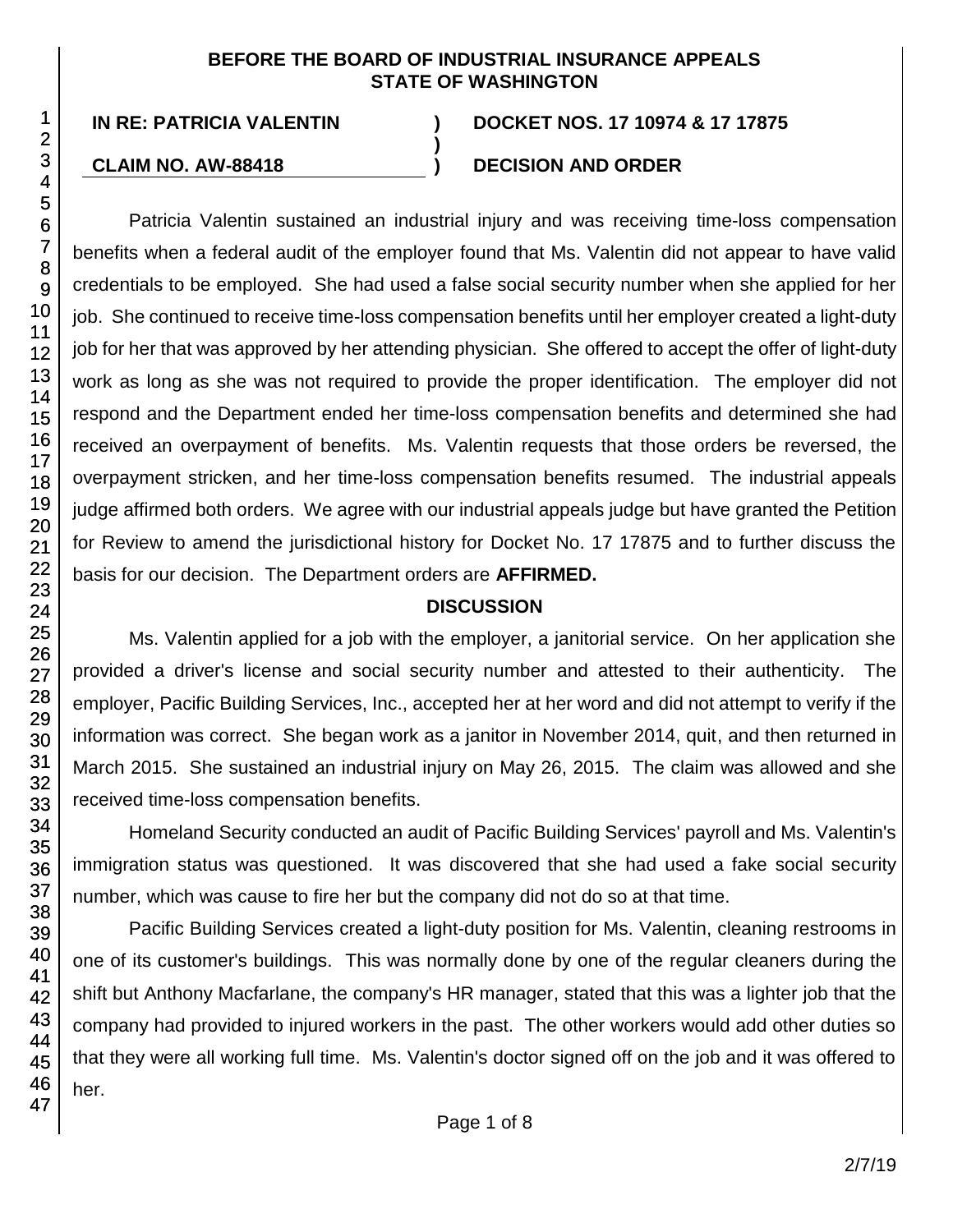Ms. Valentin accepted the offer as long as Pacific Building Services would not require her to get the proper identification papers, which, of course, the company could not do. It did not respond to her request and the Department stopped her time-loss compensation benefits and issued an overpayment order.

Ms. Valentin appealed the orders and the industrial appeals judge issued a Proposed Decision and Order on cross-motions for summary judgment that affirmed the orders. We granted Ms. Valentin's Petition for Review and vacated the Proposed Decision and Order in our Decision and Order. We ordered that the matter be remanded to the hearing process to take further evidence because there remained material issues of fact related to the employer's hiring practices; Ms. Valentin's ability to work; whether Ms. Valentin actually started the offered light-duty job; and whether it was a valid job offer.

Further hearings were held and the industrial appeals judge again found that the Department orders should be affirmed. Ms. Valentin raises the same issues she raised in the summary judgment motion and her first Petition for Review. The bases for objections that the job offer is not valid are not based on RCW 51.32.090(4)(b). She cites a number of discrepancies that she asserts do not follow the statute, with one being that the job offer did not have a start date. We find no requirement for a start date in the statute. The employer's position is that it was premature to set one until they knew Ms. Valentin could accept the job due to scheduling cleaners for various buildings and shifts. Mr. Macfarlane explained that until Pacific Building Services verified her availability, they were unable to provide the start date.

We also believe the job offer was bona fide. There is no dispute that the job was available, other people had done it, and if Ms. Valentin was legally able to work she could have started whenever she wanted. It was also within the physical restrictions set out by Ms. Valentin's attending physician.

We also find that the failure to provide the job offer in Spanish is not a valid objection. There is no statutory requirement for this and we note that Ms. Valentin attended an in-person meeting with an interpreter where Mr. Macfarlane explained the job duties and requirements and the offer. She asked to take the offer with her and to think about it. She then hired an attorney who also reviewed the job offer and represented her at the time she sent the letter accepting the job if she was not required to present the required documentation. Ms. Valentin and her attorney should have known Pacific Building Services could not be held to such a restriction.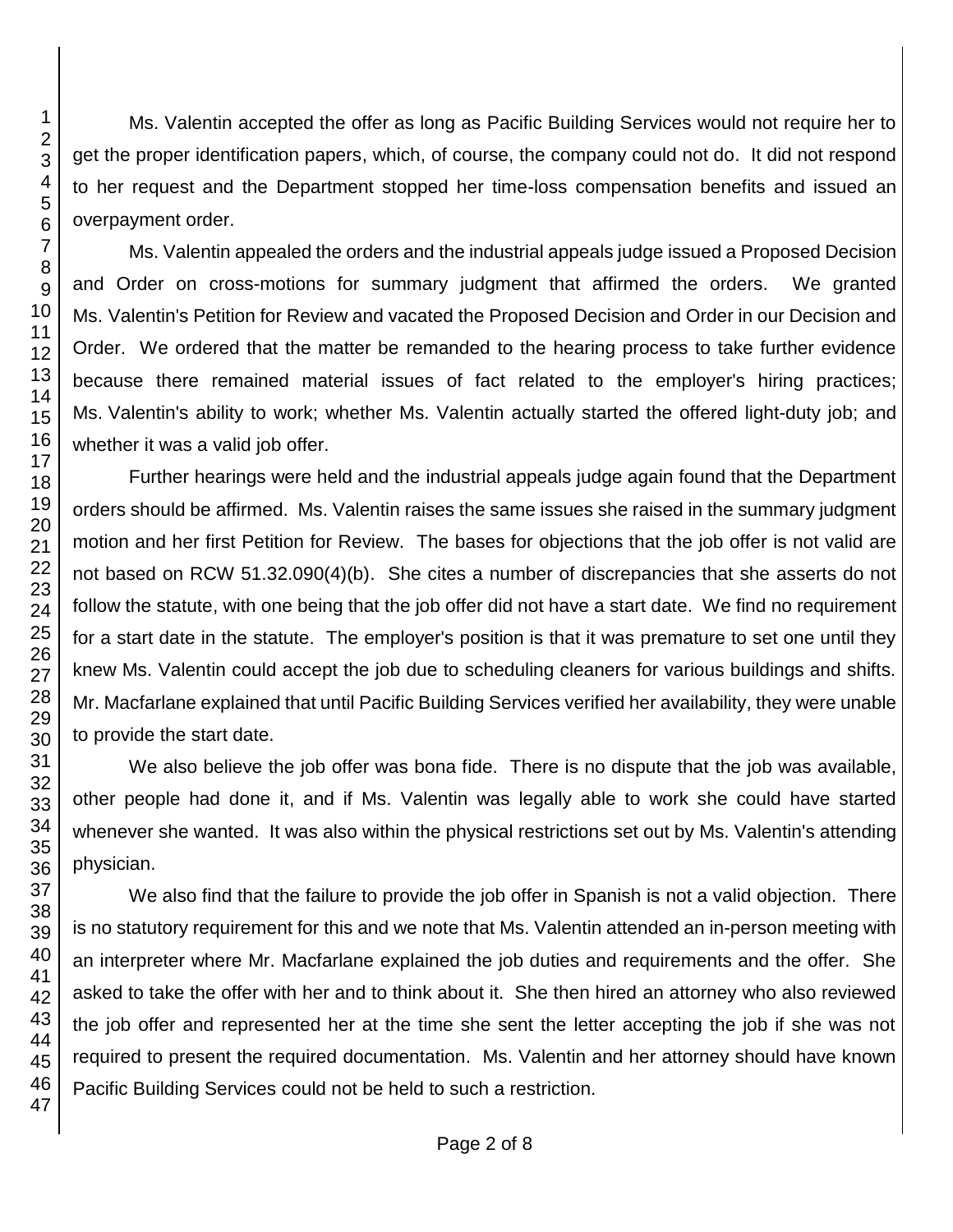Because Ms. Valentin's doctor approved the job a month before it was sent to Ms. Valentin is another instance of a nonissue, more of a form-over-substance argument than a real objection to the requirements of the statute. We don't see a problem because if, in fact, Dr. Adams had a change of heart he could have submitted a new opinion but he did not. The employer substantially complied with the statute.

We also don't find the failure to check Ms. Valentin's citizenship status at the time of her application has any bearing on the issues presented in these appeals. Federal law only requires the employer to require certain documents to establish a person's eligibility to work. Pacific Building Services required a social security card and driver's license—documents that are both included in the statute and rule. $1$ 

Although we are sympathetic to the plight of persons who have entered the country illegally and have been here for a time attempting to make a living and raise a family, and in Ms. Valentin's case where she has a large overpayment she needs to repay, both state and federal laws are clear in this case. Ms. Valentin knowingly used a false social security number to obtain employment and she should have known the potential consequences of her actions. In this case it is undisputed that Ms. Valentin was capable of performing the light-duty job and it was available to her but the employer was barred by law from hiring her.

Our decision in *In re Patricia L. Angel*<sup>2</sup> is on point and supports our decision in Ms. Valentin's case. Ms. Angel was offered a light-duty job that she was able to perform and that she accepted. She was unable to actually start the job because she was unable to provide proof of eligibility to work in this country. We found that the inability to provide that proof was the proximate cause of her inability to take the job and not her industrial injury. Therefore, we affirmed the Department order denying her entitlement to time-loss compensation benefits.

Ms. Valentin has also raised the issue of the timeliness of the protest to the August 2, 2016 time-loss compensation order. Even though the prior third-party administrator for the employer received the order, the failure to serve the employer extended the time for it to protest or appeal.<sup>3</sup> This situation, where the third-party administrator also represents a retrospective rating group, is different than when an attorney gets the order for a party because the retrospective rating group has

l 8 U.S.C.A § 1324a and 8 C.F.R.§274a.2.

Dckt. No. 08 13682 (October 30, 2009).

*In re David Tapia-Fuentes*, BIIA Dec., 06 15128 (2007).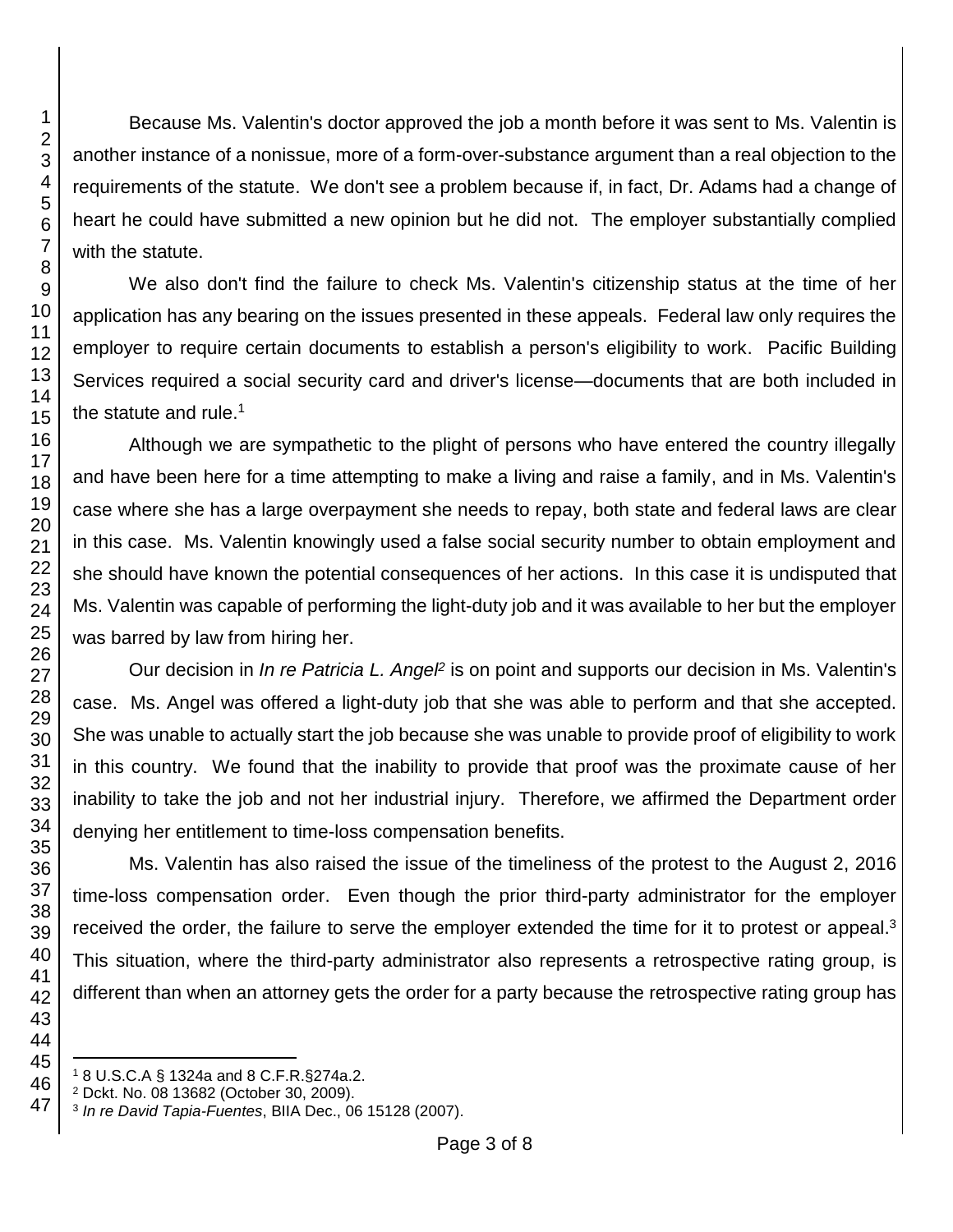different interests even when it represents the employer at the Department. The employer filed its protest within 60 days of its receipt of the order and is timely.

The final issue we must resolve is the jurisdictional history for Docket No. 17 17875. The orders dated December 29, 2016, and March 29, 2017, do not appear, on their face, to have been timely protested. We performed a review of the Department claim file pursuant to *In re Mildred Holzerland<sup>4</sup>* and find that timely protests were filed to both orders.

## **DECISION**

- 1. In Docket No. 17 10974, the claimant, Patricia Valentin, filed an appeal with the Board of Industrial Insurance Appeals on January 25, 2017, from an order of the Department of Labor and Industries dated November 30, 2016. In this order, the Department affirmed its order dated November 10, 2016, finding an overpayment of \$10,122.42 assessed against Ms. Valentin. This order is correct and is affirmed.
- 2. In Docket No. 17 17875, the claimant, Patricia Valentin, filed a protest with the Department of Labor and Industries within 60 days of her receipt of the Department order dated March 29, 2017. The Department forwarded it to the Board of Industrial Insurance Appeals as an appeal. In the March 29, 2017 order, the Department affirmed its order dated December 29, 2016, ending time-loss compensation benefits on December 29, 2016, because the claimant was able to work. This order is correct and is affirmed.

## **FINDINGS OF FACT**

- 1. **Docket 17 10974:** On March 2, 2017, an industrial appeals judge certified that the parties agreed to include the Jurisdictional History in the Board record solely for jurisdictional purposes.
- 2. **Docket 17 17875:** On August 9, 2017, an industrial appeals judge certified that the parties agreed to include the Jurisdictional History in the Board record solely for jurisdictional purposes.
- 3. Patricia Valentin began working for Pacific Building Services, Inc., in 2014 and, after a brief separation, was rehired in March 2015. She provided documentation to support her eligibility for employment in the United States and certified that the information she provided was true and correct. She is a native Spanish speaker with limited English proficiency.
- 4. Ms. Valentin was injured on May 15, 2015, while working for Pacific Building Services. Her claim was allowed.

47

<sup>4</sup> BIIA Dec., 15,729 (1965).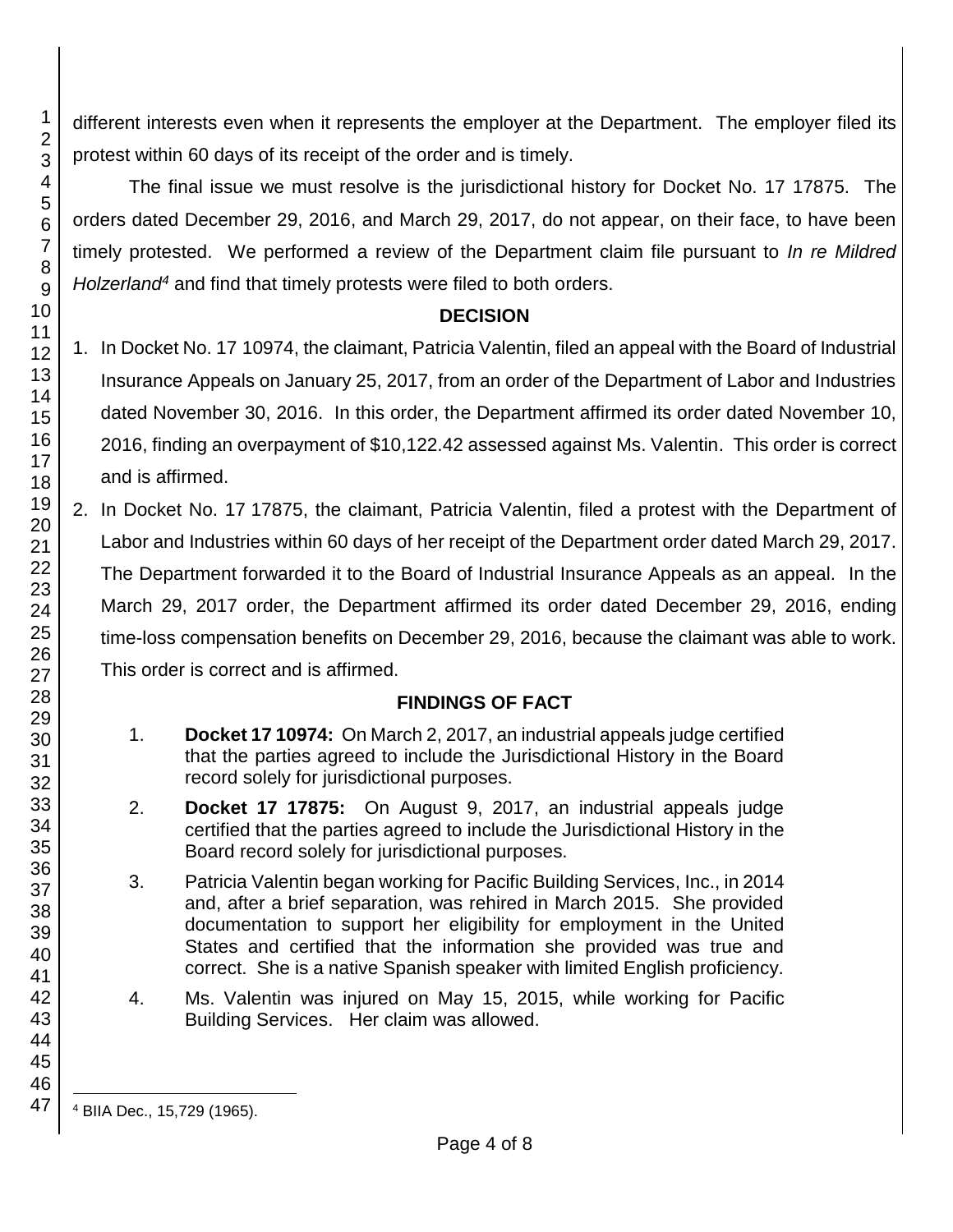- 5. Pacific Building Services was audited by U.S. Immigration and Customs Enforcement (ICE). On June 1, 2015, ICE issued a notice of suspect documents to Pacific Building Services naming employees whose eligibility for employment couldn't be verified. Ms. Valentin was one of the employees named.
- 6. Pacific Building Services sent Ms. Valentin a letter requesting documentation to verify employment eligibility. Ms. Valentin did not provide such documentation or dispute the ICE audit findings. Pursuant to company policy, she was subject to termination for providing false information to Pacific Building Services in her employment application.
- 7. Ms. Valentin was terminated on June 19, 2015, but she was paid time-loss benefits from May 19, 2015, through October 25, 2016, via orders dated August 2, 2016 (paying time-loss from 7/20/2016-8/2/2016); August 16, 2016 (paying time-loss from 8/3/2016-8/16/2016); August 30, 2016 (paying time-loss from 8/17/2016-8/30/2016); September 13, 2016 (paying time-loss from 8/31/2016-9/13/2016), September 27, 2016 (paying time-loss from 9/14/2016-9/27/2016); October 11, 2016 (paying time-loss from 9/28/2016-10/11/2016); and October 25, 2016 (paying time-loss from 10/12/2016-10/25/2016). Each of these orders was appealed by the employer, but the employer's appeal from the August 2, 2016 order was received by the Board of Industrial Insurance Appeals on October 10, 2016.
- 8. The Department did not mail the August 2, 2016 order to Pacific Building Services, instead mailing it to the third-party administrator of the retrospective rating group Pacific Building Services was a member of until October 1, 2016. Pacific Building Services did not receive such correspondence until it took over claim management on October 1, 2016.
- 9. On June 6, 2016, Pacific Building Services sent a written light-duty job offer to Ms. Valentin, based on the certification of attending physician, Archie Adams, M.D., of the job duties as within her physical capacities. On June 29, 2016, a Pacific Building Services' manager and Ms. Valentin met to discuss the job offer and the requirement that she provide proof of employment eligibility. She declined to make a decision until she could consult an attorney, which she subsequently did.
- 10. On July 7, 2016, Ms. Valentin and her attorney wrote to Pacific Building Services' HR manager, Anthony Macfarlane, indicating that she would accept the offer if Pacific Building Services would first confirm its willingness to employ her despite her undocumented status.
- 11. Mr. Macfarlane planned to hire Ms. Valentin back if she had proof that she was authorized to work in the United States, but instead she confirmed her undocumented status. So he did not contact her again. No start date was ever identified.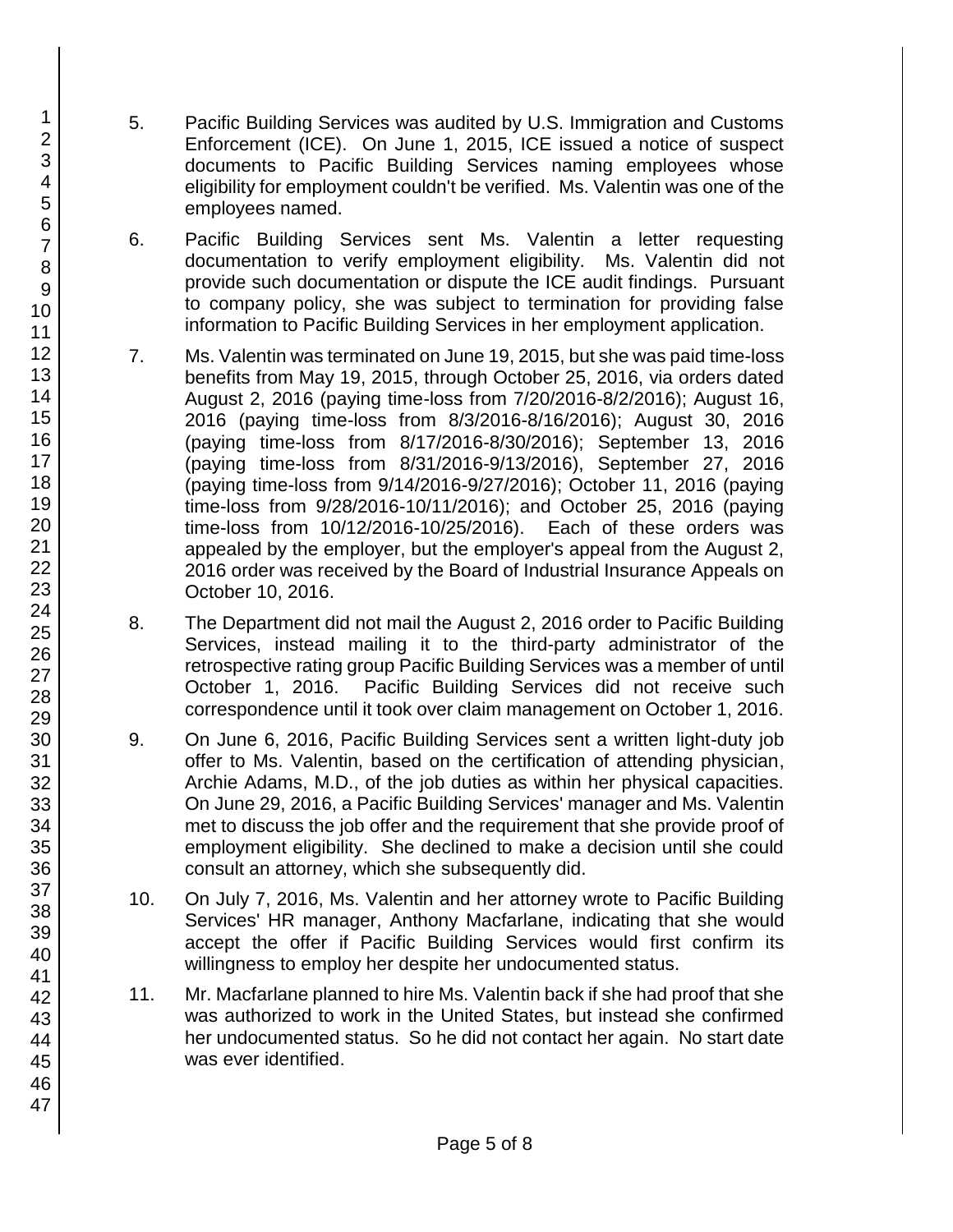- 12. Pacific Building Services is in the business of janitorial services for commercial buildings in major urban areas of Western Washington. It includes dusting, sweeping, trash removal, restroom cleaning, floor care, carpet cleaning, and general maintenance, days and nights, seven days a week. There were about 250 employees when Ms. Valentin was first hired in 2014. There are currently about 400 employees.
- 13. Pacific Building Services' standard hiring process in 2014 involved obtaining photocopies of new employee identification such as a driver's license and social security card, in order to complete a Federal I-9 form verifying authorization for employment in the U.S. The process also involved providing an orientation packet to new employees, including company policies and procedures, providing them a uniform, and putting them in the payroll system. The hiring process followed in Ms. Valentin's case followed Pacific Building Services' standard hiring process. She had a Spanish-speaking coworker explain the paperwork to her.
- 14. Ms. Valentin's job of injury was cleaning floors, cleaning bathrooms, dusting, mopping, vacuuming, trash removal, and cleaning glass.
- 15. The light-duty job offered to Ms. Valentin in June 2016 was restroom cleaning, which takes a little more time than the general dusting, trash removal, and vacuuming in offices. But it's a position that accommodates her lifting restrictions and could continue indefinitely.
- 16. The light-duty job offered to Ms. Valentin in June 2016 was a valid position in furtherance of the employer's business.
- 17. **Docket No. 17 10974:** The August 2, 2016 Department order was not communicated to the Pacific Building Services until October 1, 2016.

## **CONCLUSIONS OF LAW**

- 1. The Board of Industrial Insurance Appeals has jurisdiction over the parties and subject matter in these appeals.
- 2. Pacific Building Services, Inc., made a valid job offer to Ms. Valentin within the meaning of RCW 51.32.090(4)(b).
- 3. Pacific Building Services' hiring practices followed the requirements of 8 U.S.C.A § 1324a and 8 C.F.R. § 274a.2
- 4. **Docket No. 17 10974:** Pacific Building Services' appeal from the Department order dated August 2, 2016, was timely filed as required by RCW 51.52.060, and the Board has jurisdiction over this appeal.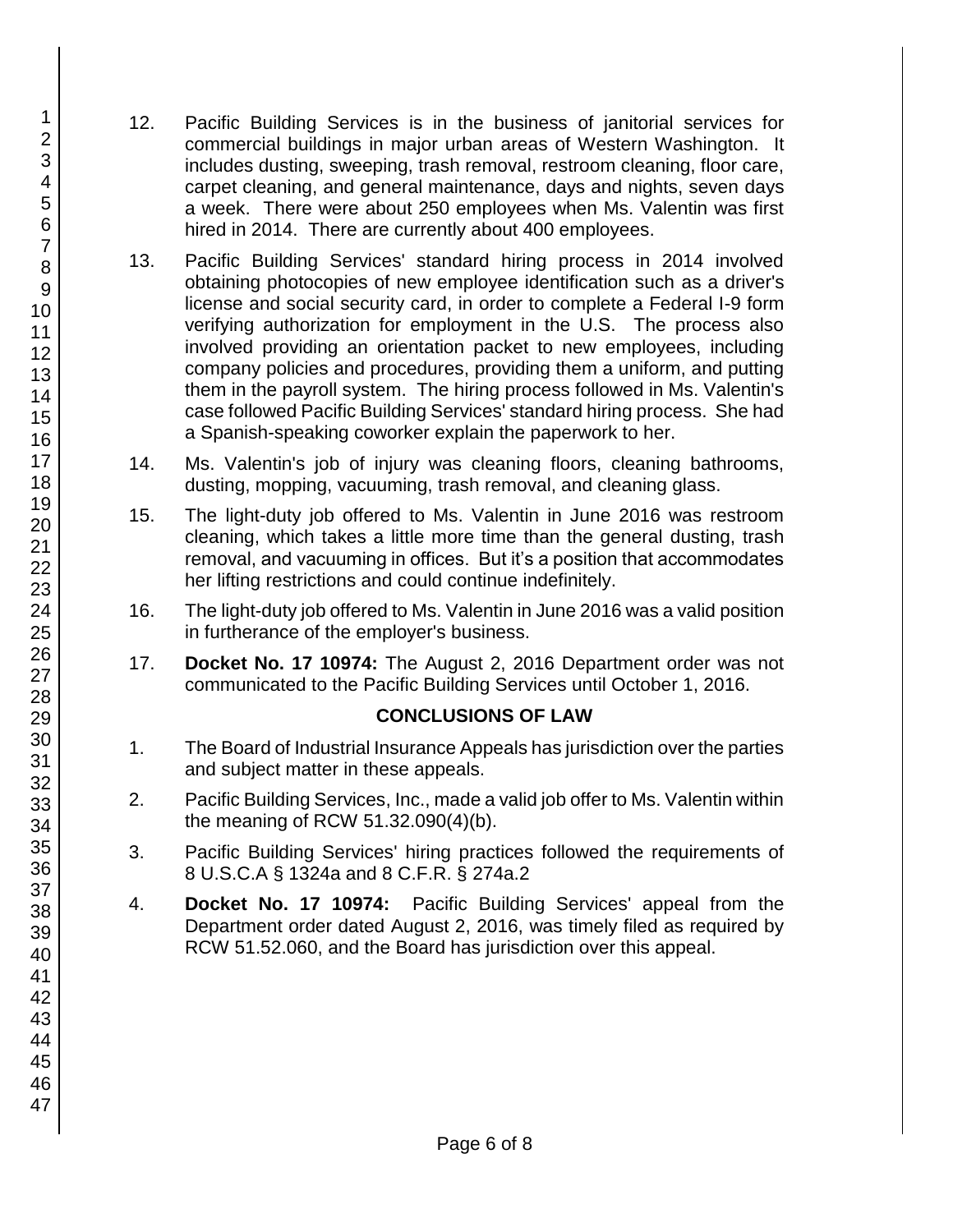- 5. **Docket No. 17 10974:** The Department order dated November 30, 2016, is correct and is affirmed.
- 6. **Docket No. 17 17875:** The Department order dated March 29, 2017, is correct and is affirmed.

Dated: February 7, 2019.

BOARD OF INDUSTRIAL INSURANCE APPEALS

BOARD OF INDUSTRIAL INSURAM<br>LINDA L. WILLIAMS, Chairperson<br>JAGK S. ENG, Member S. ENG, Member